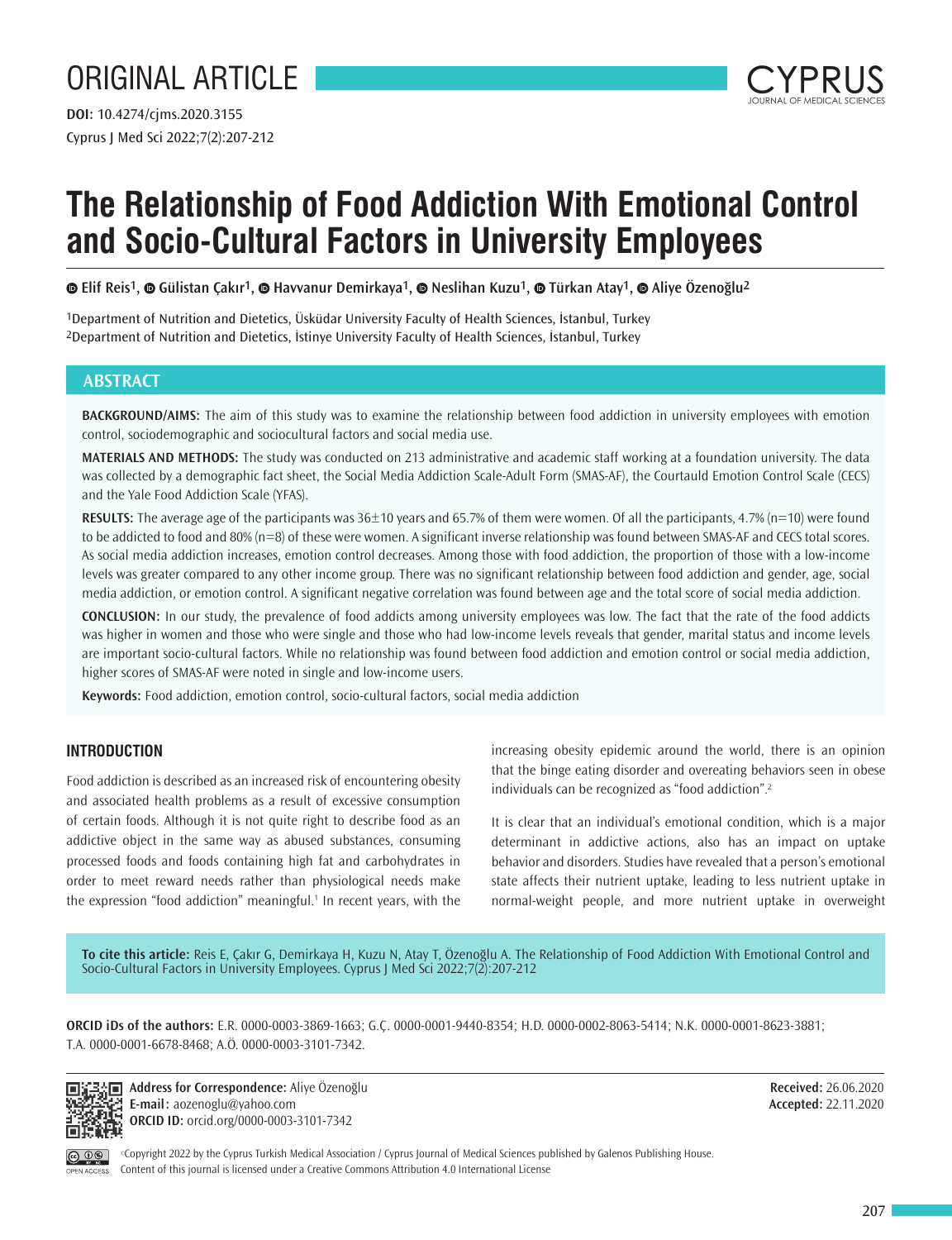people.3,4 Fluctuations in mood and negative behaviors affect the tendency towards delicious foods.<sup>5</sup> Furthermore, it has been observed that distortions in the hedonic system are counterproductive to the suppression of hunger and that in situations, such as stress or regret, the body is triggered to turn to food even if it does not need it.<sup>6,7</sup> Many sociologists think that sociocultural factors influence body perception and eating behaviors, and especially the family, environment and social media play a very important role in the formation of binge uptake and food addiction.8-10 Sociocultural factors that concern the individual and society are mainly race, gender, education, material status, technological ability and the environment. A study on the population in Arab countries found that belief, gender, education, income level, mass media usage and food preferences, which are the main sociocultural factors, play an important role in the amount of food consumed in that region.<sup>11,12</sup>

Although there are studies in the literature on the relationship of food addiction between obesity and mood, research on emotion control and socio-cultural factors are insufficient. Therefore, this study aimed to analyze the effects of social media use, socio-cultural factors and emotion control on food addiction in university employees.

## **MATERIALS AND METHODS**

The universe of this study included 879 executives and academic staff from a foundation university in İstanbul, Turkey. The study was approved by the Ethics Committee of Üsküdar University (no: 6135134/2019-619, date: 27.12.2019) and conducted according to the principles of the Helsinki Declaration. The sample size was calculated to be 98 participants with 0.05 error and 95% confidence interval. A total of 213 volunteers participated in this study. Individuals aged 18 years and below, employees with any disability or substance abuse history were excluded. The questionnaires to be applied within the scope of the research were handed out to the volunteers. They were given a week to fill in the questionnaires and they were collected 1 week later. The demographic information form, the Yale Food Addiction Scale (YFAS), the Social Media Addiction Scale-Adult Form (SMAS-AF), and the Courtauld Emotion Control Scale (CECS) were used to collect the data.

## **Demographic Information Form**

Age, gender, education level, profession, income level, marital status, and smoking/alcohol use were asked in the demographic information form. In addition, accommodation, drug use, disease status, social media use, its frequency and its duration were investigated.

## **Yale Food Addiction Scale**

This scale was developed in 2009 by Gearhardt et al.<sup>13</sup> according to DSMIV-TR drug addiction diagnosis criteria. It was designed to diagnose behavioral food addiction. This scale includes seven diagnostic criteria. At least one of the diagnostic criteria ranging from 0 to 7 must be met to say that the food addiction criteria was observed, and at least three of seven diagnostic criteria must be met for a diagnosis of food addiction. The validity and reliability of this scale in Turkey was proven in 2012 by Bayraktar et al.<sup>14</sup> in a study using 300 university students.

## **Social Media Addiction Scale-Adult Form**

This form has a five-point Likert type structure. The scale has two subdimensions which are virtual tolerance and virtual communication. One hundred is the highest score that can be obtained from the scale, and the lowest score is 20. A higher score indicates a "social media addict".

The validity and reliability of this scale in Turkey was carried out in 2017 by Sahin and Yağcı.<sup>15</sup>

## **Courtauld Emotion Control Scale**

This scale was developed by Watson and Greer in 1983.<sup>16</sup> This scale was prepared to determine to what extent an individual control his/ her reactions. It has not been prepared to determine to what extent an individual reflects or suppresses his/her feelings, such as anger, anxiety and unhappiness. It has three subscales. All subscale scores range from 7 to 28, and the total score ranges from 21 to 84. Emotion control increases as the score increases. The validity and reliability of this scale for the Turkish population was proven in a study of university students by Okyavuz.<sup>17</sup>

## **Statistical Analysis**

The SPSS 24 (Chicago, IL, USA) statistical program was used to calculate the data. The Independent Sample t-test, the ANOVA test, and the chisquare test were used to analyze the relationship between scale scores and sociocultural variables. Correlation analysis was used to investigate the relationship between food addiction, emotion control, and social media addiction scores.

## **RESULTS**

In this study, there were 213 participants and 140 (65.7%) of them were women and 71 (33.3%) were men. The average age of the participants was 36±10 years. There were two volunteers who did not want to report their gender. The findings were calculated in accordance with this situation. 120 (56%) of the participants did not smoke; 106 (50%) did not use alcohol; 179 (84%) did not have any chronic disease; 131 (62%) did not use Facebook, while 119 (56%) used Google+ and 119 (56%) used Twitter, 154 (72%) used Instagram, 158 (74%) used Youtube; 152 (71%) followed social media from desktop and mobile devices (laptop, tablet, smartphone); and 137 (64%) had been using social media for over 7 years and 113 (53%) spent 1–3 hours per day on social media.

In this study, the frequency of food addiction was found to be 4.7%  $(n=10)$ . Of those with a food addiction, 80%  $(n=8)$  were female, 50% smoked, 80% had low-income levels, 70% (n=7) were single, and 60% (n=6) had been educated to primary school level or less. 108 (98.2%) of those without food addiction had a middle-income level ( $p=0.03$ ) and 103 (99%) were married ( $p=0.02$ ). There were no statistically significant differences between food addiction and gender ( $p=0.50$ ), smoking  $(p=0.79)$ , alcohol use  $(p=0.59)$ , housing  $(p=0.07)$ , social media usage time ( $p=0.17$ ) and social usage media frequency ( $p=0.07$ ) (Table 1). There was no statistically significant difference between the YFAS subscale scores and the gender variable.

SMAS-YF had a virtual tolerance sub-dimension average of 22.37±6.71; a virtual communication sub-dimension average of 18.15±5.84; and a total score average of 40.32±11.33. When the demographic data and SMAS-AF were compared, there was no significant difference between the total score obtained from the scale and smoking  $(p=0.48)$ , housing  $(p=0.214)$  and social media usage time  $(p=0.061)$ . The mean total score of the scale was significantly higher in those who used alcohol  $(p=0.045)$ , those with low incomes  $(p=0.003)$ , those who were single  $(p=0.001)$  and those who used social media for more than 7 hours a day  $(p=0.000)$ . There was no statistically significant difference between the average SMAS-AF score and sub-scale score averages and YFAS results (Table 2). A negative correlation was found between the SMAS-AF total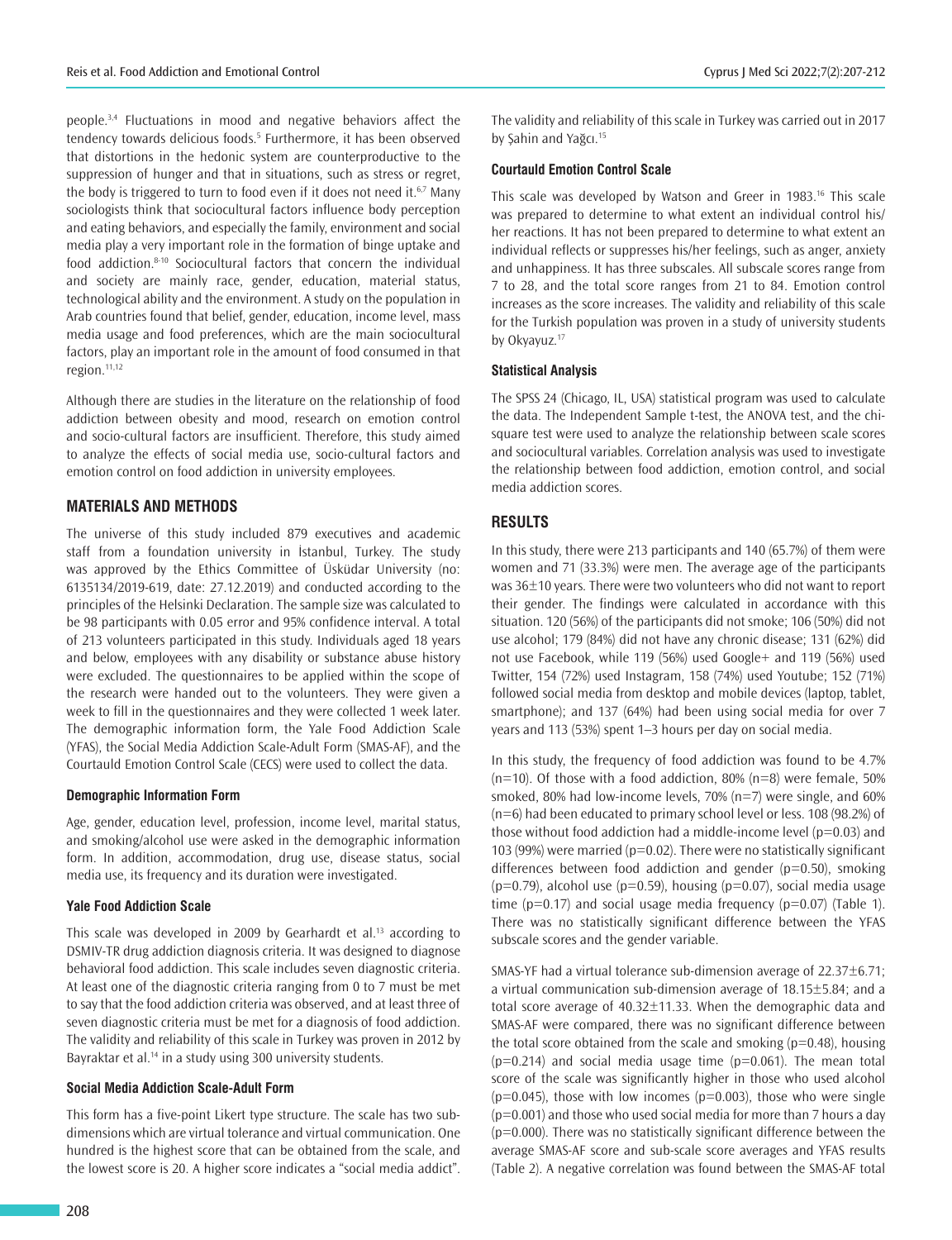| Table 1. Comparison of sociodemographic and sociocultural data and YFAS scores |                     |                       |      |                  |                  |         |  |
|--------------------------------------------------------------------------------|---------------------|-----------------------|------|------------------|------------------|---------|--|
|                                                                                |                     | <b>Food addiction</b> |      |                  |                  |         |  |
|                                                                                |                     | <b>No</b>             |      | Yes              |                  |         |  |
|                                                                                |                     | $\mathsf{n}$          | $\%$ | n                | $\%$             | p-value |  |
| Gender                                                                         | Male                | 69                    | 97.2 | $\overline{2}$   | 2.8              | 0.50    |  |
|                                                                                | Female              | 132                   | 94.3 | 8                | 5.7              |         |  |
|                                                                                | Yes                 | 40                    | 93   | 3                | 7                | 0.79    |  |
|                                                                                | Sometimes           | 39                    | 95.1 | $\overline{2}$   | 4.9              |         |  |
| Smoking                                                                        | Quit                | $\overline{9}$        | 100  | $\boldsymbol{0}$ | $\overline{0}$   |         |  |
|                                                                                | N <sub>0</sub>      | 115                   | 95.8 | 5                | 4.2              |         |  |
|                                                                                | Yes                 | 21                    | 93.4 | 5                | $6.6\,$          |         |  |
|                                                                                | Sometimes           | 73                    | 93.6 | $\overline{3}$   | 6.4              |         |  |
| Alcohol use                                                                    | Quit                | 8                     | 100  | $\mathbf{0}$     | $\overline{0}$   | 0.59    |  |
|                                                                                | No                  | 101                   | 97.3 | $\overline{2}$   | 2.7              |         |  |
|                                                                                | Low (2000-4999)     | $80\,$                | 90.9 | 8                | 9.1              | 0.03    |  |
| Income                                                                         | Middle (5000-9999)  | 108                   | 98.2 | $\overline{2}$   | 1.8              |         |  |
|                                                                                | High (10,000+)      | 14                    | 100  | $\boldsymbol{0}$ | $\boldsymbol{0}$ |         |  |
|                                                                                | Married             | 103                   | 99   | $\mathbf{1}$     | $\mathbf{1}$     | 0.02    |  |
| <b>Marital status</b>                                                          | Single              | 87                    | 92.6 | $\overline{7}$   | 7.4              |         |  |
|                                                                                | Divorced            | 13                    | 86.7 | $\overline{2}$   | 13.3             |         |  |
|                                                                                | Alone               | 35                    | 94.6 | $\overline{2}$   | 5.4              |         |  |
| Housing                                                                        | With Family         | 161                   | 96.4 | 6                | 3.6              | 0.07    |  |
|                                                                                | With close relative | $\mathbf{3}$          | 75   | $\mathbf{1}$     | 25               |         |  |
|                                                                                | With friends        | $\overline{4}$        | 80   | $\mathbf{1}$     | 20               |         |  |
| Social media usage time                                                        | $1-3$ years         | 19                    | 100  | $\boldsymbol{0}$ | $\overline{0}$   | 0.17    |  |
|                                                                                | 4-6 years           | 51                    | 91.1 | 5                | 8.9              |         |  |
|                                                                                | More than 7 years   | 132                   | 96.4 | 5                | 3.6              |         |  |
| Social media daily usage frequency                                             | Less than 1 hour    | 62                    | 95.4 | 3                | 4.6              | 0.07    |  |
|                                                                                | $1 - 3$ hour        | 110                   | 97.3 | 3                | 2.7              |         |  |
|                                                                                | 4-6 hour            | 24                    | 85.7 | $\overline{4}$   | 14.3             |         |  |
|                                                                                | More than 7 hour    | $\,6\,$               | 100  | $\boldsymbol{0}$ | $\boldsymbol{0}$ |         |  |
| YFAS: Yale Food Addiction Scale, n: number.                                    |                     |                       |      |                  |                  |         |  |

score (p=0.000), Virtual Tolerance (p=0.000) and Virtual Communication (p=0.001) subscale mean scores in relation to age.

According to CECS, the mean of "anger" was 15.17±3.81, the mean of "anxiety" was  $15.16 \pm 2.75$ , the mean of "unhappiness" was  $14.98 \pm 3.52$ and the mean of the total points was 45.33±8.95. There was no statistically significant difference between the average CECS score and the sub-scale score averages and the YFAS results (Table 3). There was no statistically significant difference between gender and the subtypes of CECS "anger" ( $p=0.129$ ), "anxiety" ( $p=0.598$ ) and "unhappiness"  $(p=0.727)$  in this study. The CECS total scores  $(p=0.766)$ , 'Anger'  $(p=0.889)$ , "anxiety" ( $p=0.844$ ) and "unhappiness" ( $p=0.356$ ) scores were found to have no statistically significant association between the sub-scale score averages and age. A statistically inverse relationship (r=- 0.195; p<0.004) was found between the average SMAS-AF total score and the average CECS total score.

## **DISCUSSION**

The frequency of food addiction was found to be 4.7% in our study. According to the CECS, the average total score of the participants

was determined to be 45.33±8.95. This shows that the participants had moderate emotion control. The average total score of SMAS-AF was found to be 40.32±11.33. This shows that the participants were not inclined to social media addiction. In various studies to date on food addiction in adults, it has been reported that sociodemographic and sociocultural factors, gender, smoking, alcohol use, income level, marital status, accommodation, social media usage time of the mother, and education status of the mother and father are relevant.<sup>18-21</sup> One study found that women who have low income had a poor relationship with food addiction.<sup>20</sup> In another study, it was determined that lowincome women saw eating desire and food addiction as similar and common behaviors, and for them, food addiction was out of control. Women who had low income described food addiction as less common and more serious.<sup>22</sup> In a study by Ramachandran et al.<sup>19</sup>, it was reported that there is a relationship between obesity and upper economic levels. In that study, it was found that the group with food addiction had a moderate economic status. A study of 1,048 randomly selected Chinese university students (540 men and 508 women) found that anxiety caused by high-intensity living conditions predicted overeating.<sup>23</sup> In a study aimed to identify the prevalence of internet addiction and related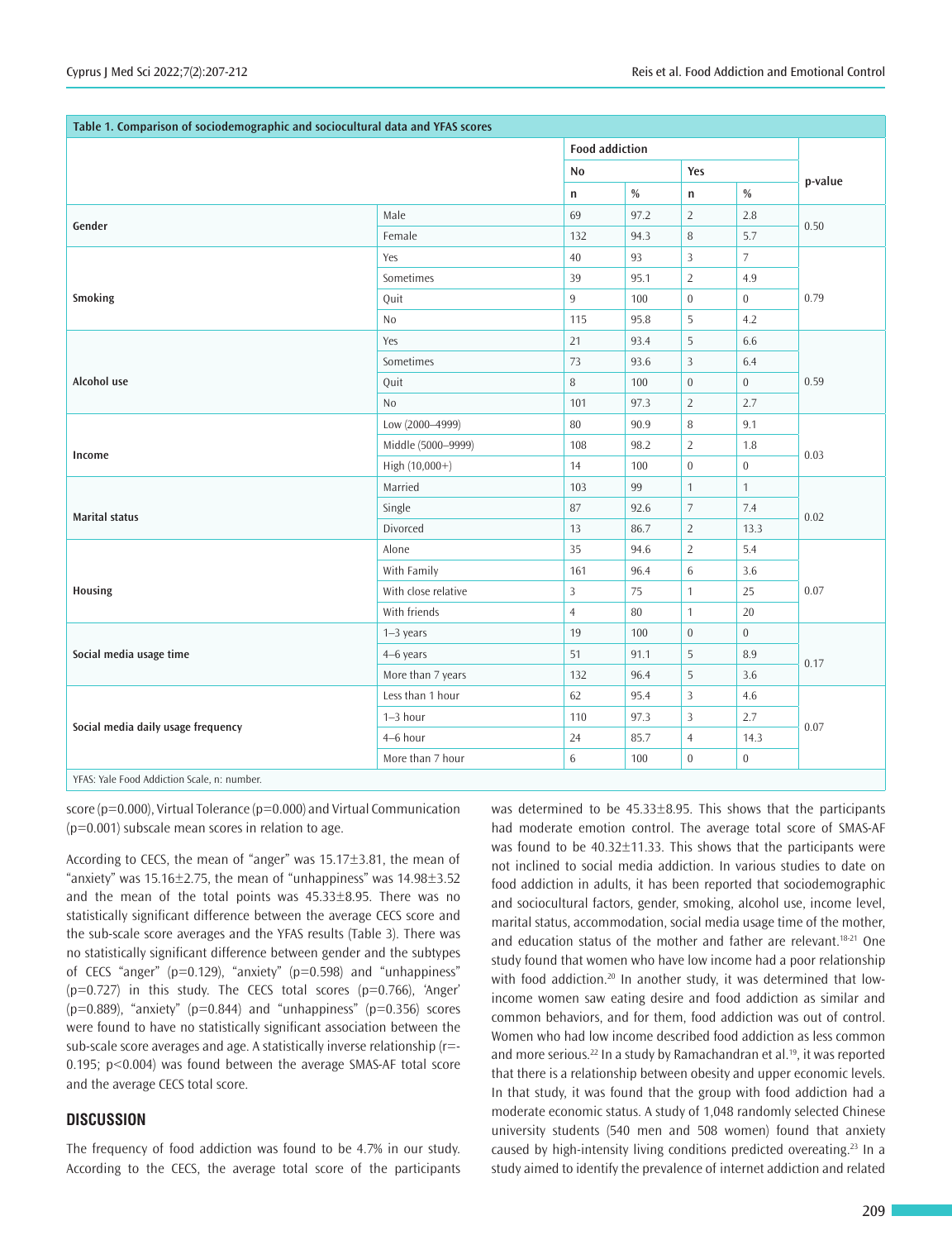| Table 2. Comparison of SMAS-AF scores in the presence of food addiction      |                       |     |                 |         |  |  |  |
|------------------------------------------------------------------------------|-----------------------|-----|-----------------|---------|--|--|--|
|                                                                              | <b>Food addiction</b> | n   | $Avg \pm SD$    | p-value |  |  |  |
| <b>SMAS</b> total                                                            | Yes                   | 10  | $40.73 + 12.54$ | 0.908   |  |  |  |
|                                                                              | No                    | 203 | $40.30 + 11.30$ |         |  |  |  |
| <b>SMAS virtual tolerance</b>                                                | Yes                   | 10  | $22.33 + 6.41$  | 0.985   |  |  |  |
|                                                                              | No                    | 203 | $22.38 + 6.74$  |         |  |  |  |
| <b>SMAS virtual</b><br>communication                                         | Yes                   | 10  | $19.80 + 8.21$  | 0.527   |  |  |  |
|                                                                              | No                    | 203 | $18.07 + 5.72$  |         |  |  |  |
| Avg: average, SMAS-AF: Social Media Addiction Scale-Adult Form, SD: standard |                       |     |                 |         |  |  |  |

deviation, n: number.

factors among young adults (19–35 years old) in Bangladesh, internet addiction was found to be significantly related to lifestyle, time spent on the internet per day, family life, physical activity and smoking habits.<sup>24</sup> In our study, it was seen that, in general, people with food addiction had low income and were single.

Even though food addiction is thought to be more related to food, sudden emotional changes are known to cause excessive eating behaviors and addiction. In the research conducted by Innamorati et al.<sup>25</sup>, it was stated that food addiction occurs when strong emotions arise and there is a problem in understanding these emotions. It was determined in a study conducted in 2017 that negative mood affects eating behavior and may be related to food addiction.<sup>26</sup> In another study, it was found that loneliness and emotional dysregulation were significantly positively related to food addiction.<sup>27</sup> In one study on emotion regulation strategies and food addiction, it was observed that the condition such as emotional openness, negative emotion, impulsivity, and self-distrust were more common in those volunteers with food addiction than in the volunteers who did not have any addiction.<sup>28</sup> In our study, no significant correlation was found between the total dependency of the Courtauld Emotion Control Scale and the anger-happiness-anxiety sub-dimension total scores. However, in the presence of food addiction, the CECS total score was found to be slightly lower.

When the literature was examined, it was seen that food addiction is interrelated with emotional eating.29-31 Irregular feeding attitudes are rapidly increasing, especially among adolescents and young women in their twenties. Social media can lead to irregular eating behaviors that are affected by diverse factors such as popularizing unrealistic beauty ideals. In one study, the results suggested that food addiction was connected with a higher body mass index in women and older and white people and/or people with lower incomes.<sup>21</sup> In another study, Duran et al.<sup>32</sup> investigated the effect of stress and social media use on eating behaviors in university students. A statistically significant difference was identified between the degree of stress and eating behavior disorders, and it was found that the increase in stress severity caused abnormal eating behavior. It has been determined that increasing the duration of social media use causes eating behavior disorders.<sup>32</sup> In another study in which video-based effects were examined, it was indicated that the "*mukbang*" style of video on social media affects emotional control and may cause food addiction.<sup>33</sup> In a study investigating the effect of social media attention on eating attitudes and body dissatisfaction in Filipino adolescents, the results confirm the effects of social media on adolescents' eating attitudes and body dissatisfaction.<sup>34</sup> A study of eleven adolescents found that phone addiction was associated with greater emotional regulation difficulties, irregular nutrition, restricted eating, food addiction, and higher body fat.<sup>35</sup> On the other hand, in

| Table 3. Comparison of CECS scores in the presence of food addiction |                       |     |         |         |  |  |
|----------------------------------------------------------------------|-----------------------|-----|---------|---------|--|--|
|                                                                      | <b>Food addiction</b> | n   | Average | p-value |  |  |
| <b>CECS</b> total                                                    | N <sub>o</sub>        | 203 | 129     | 0.23    |  |  |
|                                                                      | Yes                   | 10  | 105     |         |  |  |
| CECS - anger                                                         | N <sub>o</sub>        | 203 | 135     | 0.13    |  |  |
|                                                                      | Yes                   | 10  | 105     |         |  |  |
| $CECS - anxietv$                                                     | N <sub>0</sub>        | 203 | 129     | 0.23    |  |  |
|                                                                      | Yes                   | 10  | 105     |         |  |  |
| <b>CECS</b> - unhappiness                                            | N <sub>0</sub>        | 203 | 113     | 0.73    |  |  |
|                                                                      | Yes                   | 10  | 106     |         |  |  |
| CECS: Courtauld Emotional Control Scale, n: number.                  |                       |     |         |         |  |  |

our study, no statistically significant difference was found between the average SMAS-AF score and the mean subscale scores and the results of the YFAS.

## **Limitations of the Study**

In our study, individuals aged 18 years and below, employees with any disability, disease or substance abuse history were excluded. Only adults working in one university were examined. One of the important limitations is that the height and body weight of the participants were not investigated in our study. Therefore, the relationship between BMI and the scales used in the study could not be examined. As the relationship between obesity and food addiction is well-known, if such a study is conducted in obese patients, the frequency of food addiction will be found to be relatively higher. Thus, the effect of emotion control in food addiction can be better determined. In addition, it is recommended to conduct multi-center studies on people who have different professions and live in different cities.

## **CONCLUSION**

In our study, the prevalence of those with food addiction among university employees was found to be low. The fact that the majority of those with food addiction were mostly single women with a low income levels reveals that gender, marital status and income level are important sociocultural factors. While food addiction was not associated with emotion control and social media addiction, higher total scores of SMAS-AF among single and low-income users, those who use alcohol and those who use social media for more than 7 hours a day point to the contribution of sociocultural factors in social media addiction. Eating behavior and nutritional preferences are not only physiological needs, but also emotional and social needs.

It is recommended to carry out similar studies in different populations in the future as it is thought that the low rate of food addiction in the sample examined within the scope of our study may be a factor in the lack of a relationship between emotion control and social media addiction. Specifically, it is thought that the effect of emotion control can be better evaluated in a sample of overweight individuals who have more common emotional eating behaviors.

## **MAIN POINTS**

• In our study in which the effect of various factors on food addiction among university employees was investigated, it was found that especially having a low-income level, being single and being female were important factors.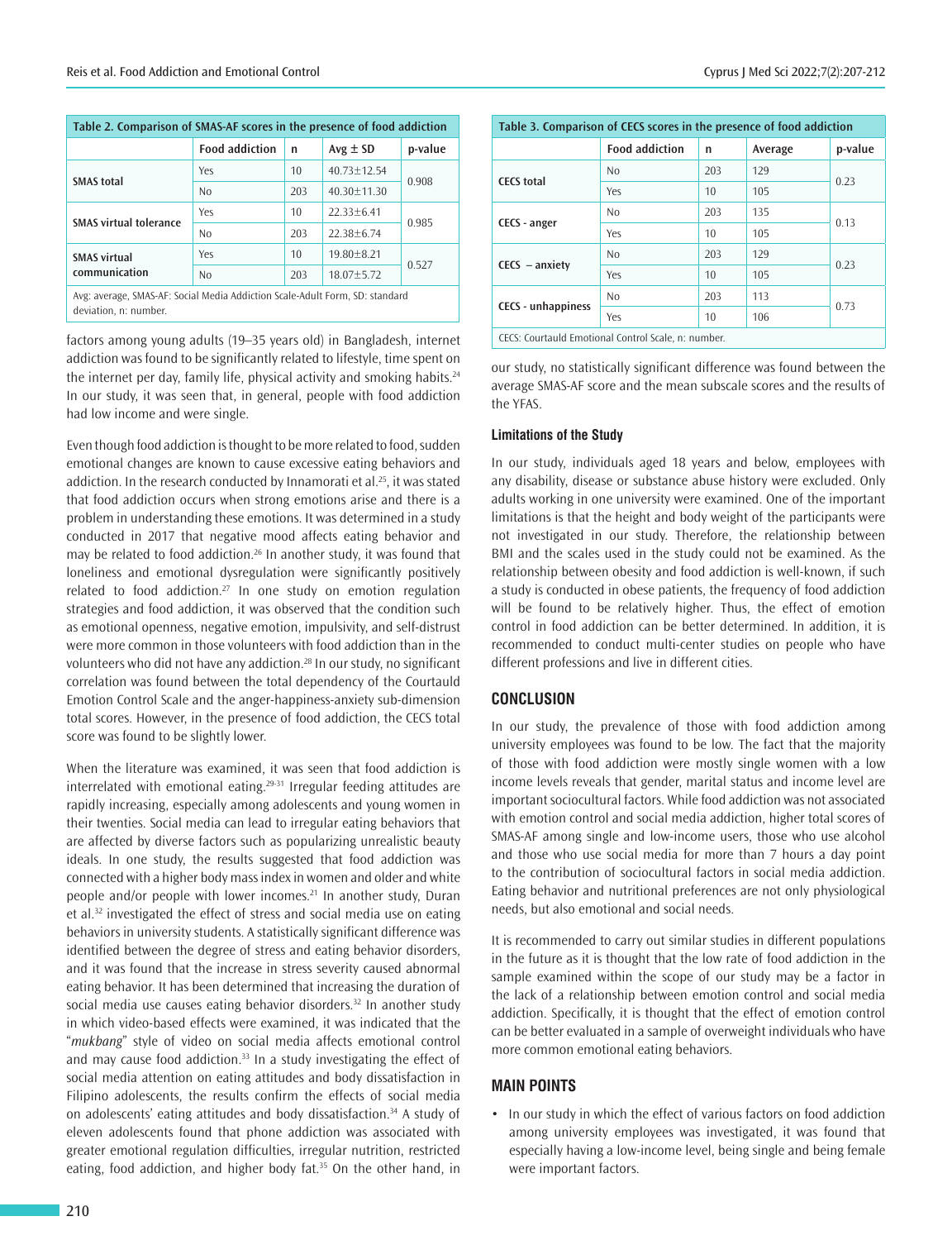- There were significant negative correlations between a person's age and their social media addiction and emotion control.
- It can be concluded that social media addiction, as with other addictions, may negatively affect emotional control, mental health and quality of life over time.

## **ETHICS**

**Ethics Committee Approval:** Ethics committee approval was received for this study from the Non-Interventional Research Ethics Board (date: 27/12/2019, approval number: 6135134/2019-619) of Üsküdar University.

**Informed Consent:** Informed consent was obtained from all participants.

**Peer-review:** Externally peer-reviewed.

#### **Authorship Contributions**

Concept: A.Ö., Design: E.R., A.Ö., Supervision: A.Ö., Data Collection and/or Processing: E.R., G.Ç., H.D., N.K., T.A., A.Ö., Analysis and/or Interpretation: E.R., G.Ç., H.D., N.K., T.A., Literature Search: E.R., G.Ç., H.D., N.K., T.A., Writing: E.R., G.Ç., H.D., N.K., T.A., A.Ö., Critical Reviews: E.R., G.Ç., H.D., N.K., T.A., AÖ.

#### **DISCLOSURES**

**Conflict of Interest:** No conflict of interest was declared by the authors.

**Financial Disclosure:** The author declared that this study had received no financial support.

#### **REFERENCES**

- 1. Oktay C. Relationship of body mass ındex with food addiction, impulsivity, depression and anxiety. B. Ü. Institute of Health Sciences, Master Thesis. Ankara. 2015.
- 2. Romero X, Agüera Z, Granero R, Sánchez I, Riesco N, Jiménez-Murcia S, et al. Is food addiction a predictor of treatment outcome among patients with eating disorder? Eur Eat Disord Rev. 2019; 27(6): 700-11.
- 3. Candan, HD, Küçük, L. Food addiction and affecting factors in high school students. J Psychiatric Nurs. 2019; 10(1): 12-9.
- 4. Hofmann W, van Koningsbruggen GM, Stroebe W, Ramanathan S, Aarts H. As pleasure unfolds. Hedonic responses to tempting food. Psychol Sci. 2010; 21(12): 1863-70.
- 5. Vanderlinden J, Dalle Grave R, Fernandez F, Vandereycken W, Pieters G, Noorduin C. Which factors do provoke binge eating? An exploratory study in eating disorder patients. Eat Weight Disord. 2004; 9(4): 300-5.
- 6. Kalon E, Hong JY, Tobin C, Schulte T. Psychological and Neurobiological Correlates of Food Addiction. Int Rev Neurobiol. 2016; 129: 85-110.
- 7. Alvarez-Salas E, González A, Amaya MI, de Gortari P. Accumbal TRH is downstream of the effects of isolation stress on hedonic food intake in rats. Nutr Neurosci. 2021; 24(7): 554-63.
- 8. Aparicio-Martinez P, Perea-Moreno AJ, Martinez-Jimenez MP, Redel-Macías MD, Pagliari C, Vaquero-Abellan M. Social Media, Thin-Ideal, Body Dissatisfaction and Disordered Eating Attitudes: An Exploratory Analysis. Int J Environ Res Public Health. 2019; 16(21): 4177.
- Raggatt M, Wright CJC, Carrotte E, Jenkinson R, Mulgrew K, Prichard I, et al. "I aspire to look and feel healthy like the posts convey": engagement with fitness inspiration on social media and perceptions of its influence on health and wellbeing. BMC Public Health. 2018; 18(1): 1002.
- 10. Tada Y, Yoshizaki T, Tomata Y, Yokoyama Y, Sunami A, Hida A, et al. The Impact of Menstrual Cycle Phases on Cardiac Autonomic Nervous System Activity: An Observational Study Considering Lifestyle (Diet, Physical Activity, and Sleep) among Female College Students. J Nutr Sci Vitaminol (Tokyo). 2017; 63(4): 249-55.
- 11. Haghighian Roudsari A, Vedadhir A, Amiri P, Kalantari N, Omidvar N, Eini-Zinab H, et al. Psycho-Socio-Cultural Determinants of Food Choice: A Qualitative Study on Adults in Social and Cultural Context of Iran. Iran J Psychiatry. 2017; 12(4): 241-50.
- 12. Peralta RL, Schnellinger RP, Wade JM, Barr PB, Carter JR. The association between Food and Alcohol Disturbance (FAD), race, and ethnic identity belonging. Eat Weight Disord. 2019; 24(4): 705-14.
- 13. Gearhardt AN, Corbin WR, Brownell KD. Preliminary validation of the Yale Food Addiction Scale. Appetite. 2009; 52(2): 430-6.
- 14. Bayraktar F, Erkman F, Kurtuluş E. Adaptation study of yale food addiction scale. Bulletin of Clinical Psychopharmacology. 2012; 22(Suppl. 1): S38.
- 15. Şahin C, Yağcı M. Social media addiction scale-adult form: validity and reliability study. KEFAD. 2017; 18(1): 523-38.
- 16. Watson M, Greer S. Development of a questionnaire measure of emotional control. J Psychosom Res. 1983; 27(4): 299-305.
- 17. Okyayuz ÜH. Investigation of the families of cancer and behçet patients in terms of mood and family functions. Turkish Journal of Psychology. 2004; 19(53): 87-99.
- 18. Gearhardt AN, Boswell RG, White MA. The association of "food addiction" with disordered eating and body mass index. Eat Behav. 2014; 15(3): 427-33.
- 19. Ramachandran A, Snehalatha C, Vinitha R, Thayyil M, Kumar CKS, Sheeba L, et al. Prevalence of overweight in urban Indian adolescent school children. Diabetes Res Clin Pract. 2002; 57(3): 185-90.
- 20. Berenson AB, Laz TH, Pohlmeier AM, Rahman M, Cunningham KA. Prevalence of food addiction among low-income reproductive-aged women. J Womens Health (Larchmt). 2015; 24(9): 740-4.
- 21. Schulte EM, Gearhardt AN. Associations of food addiction in a sample recruited to be nationally representative of the United States. Eur Eat Disord Rev. 2018; 26(2): 112-9.
- 22. Malika NM, Hayman LW Jr, Miller AL, Lee HJ, Lumeng JC. Low-income women's conceptualizations of food craving and food addiction. Eat Behav. 2015; 18: 25-9.
- 23. Tao Z, Wu G, Wang Z. The relationship between high residential density in student dormitories and anxiety, binge eating and Internet addiction: a study of Chinese college students. Springerplus. 2016; 5(1): 1579.
- 24. Hassan T, Alam MM, Wahab A, Hawlader MD. Prevalence and associated factors of internet addiction among young adults in Bangladesh. J Egypt Public Health Assoc. 2020; 95(1): 3.
- 25. Innamorati M, Imperatori C, Harnic D, Erbuto D, Patitucci E, Janiri L, et al. Emotion Regulation and Mentalization in People at Risk for Food Addiction. Behav Med. 2017; 43(1): 21-30.
- 26. Rose MH, Nadler EP, Mackey ER. Impulse control in negative mood states, emotional eating, and food addiction are associated with lower quality of life in adolescents with severe obesity. J Pediatr Psychol. 2018; 43(4): 443-51.
- 27. Tatsi E, Kamal A, Turvill A, Holler R. Emotion dysregulation and loneliness as predictors of food addiction. J Health Soc Sci. 2019; 4(1): 43-58.
- 28. Bunio LK, Battles JA, Loverich TM. The nuances of emotion regulation difficulties and mindfulness in food addiction. Addict Res Theory. 2021; 29(1): 11-7.
- 29. Nolan LJ, Jenkins SM. Food Addiction Is Associated with Irrational Beliefs via Trait Anxiety and Emotional Eating. Nutrients. 2019; 11(8): 1711.